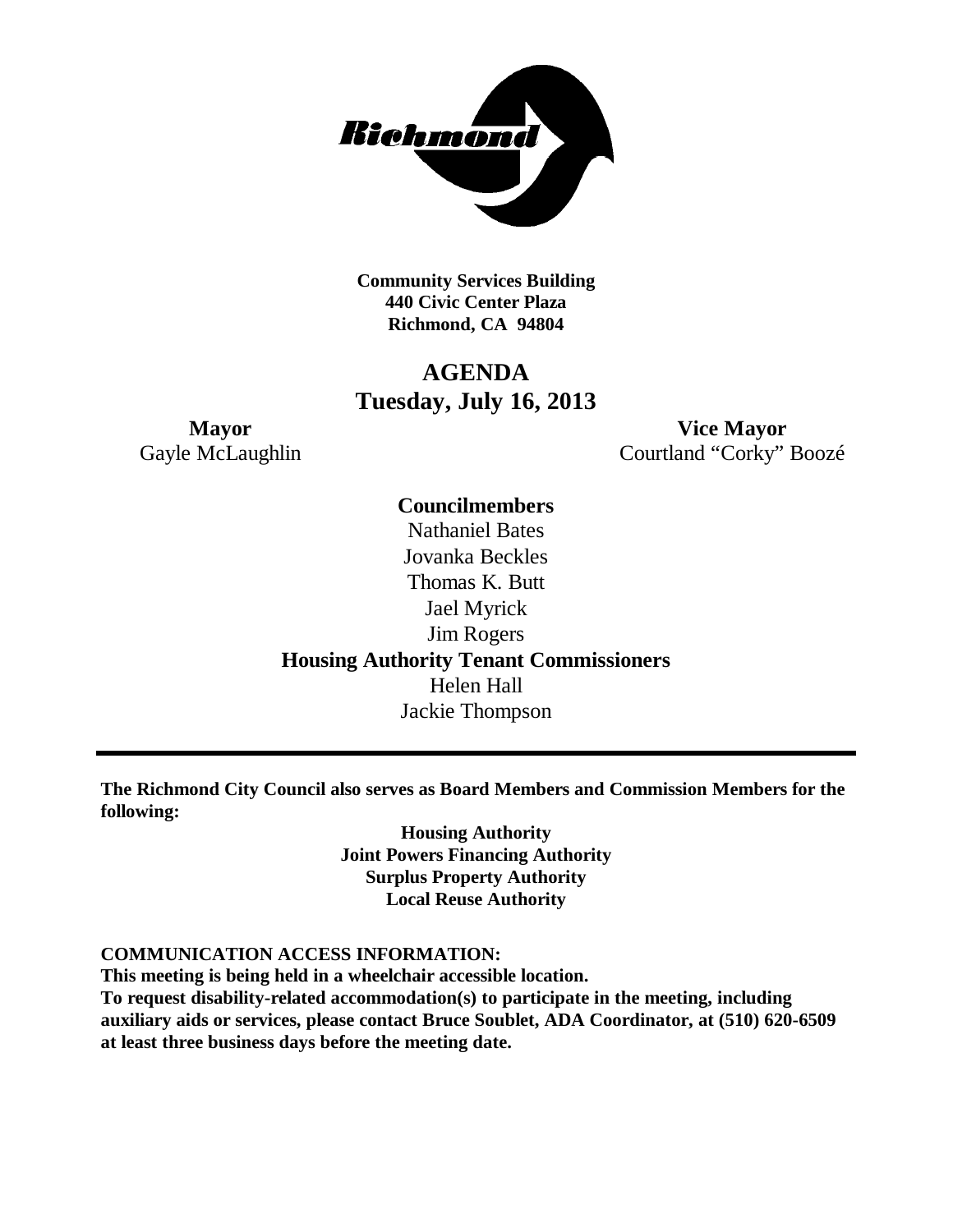# **MEETING PROCEDURES**

The City of Richmond encourages community participation at its City Council meetings and has established procedures that are intended to accommodate public input in a timely and time-sensitive way. As a courtesy to all members of the public who wish to participate in City Council meetings, please observe the following procedures:

**PUBLIC COMMENT ON AGENDA ITEMS:** Anyone who desires to address the City Council on items appearing on the agenda must complete and file a pink speaker's card with the City Clerk **prior** to the City Council's consideration of the item. Once the City Clerk has announced the item and discussion has commenced, no person shall be permitted to speak on the item other than those persons who have submitted their names to the City Clerk. Your name will be called when the item is announced for discussion. **Each speaker will be allowed TWO (2) MINUTES to address the City Council on NON-PUBLIC HEARING items listed on the agenda.**

**OPEN FORUM FOR PUBLIC COMMENT:** Individuals who would like to address the City Council on matters not listed on the agenda or on **Presentations, Proclamations and Commendations, Report from the City Attorney, or Reports of Officers** may do so under Open Forum. All speakers must complete and file a pink speaker's card with the City Clerk **prior** to the commencement of Open Forum. **The amount of time allotted to individual speakers shall be determined based on the number of persons requesting to speak during this item. The time allocation for each speaker will be as follows: 15 or fewer speakers, a maximum of 2 minutes; 16 to 24 speakers, a maximum of 1 and one-half minutes; and 25 or more speakers, a maximum of 1 minute.**

#### **SPEAKERS ARE REQUESTED TO OCCUPY THE RESERVED SEATS IN THE FRONT ROW BEHIND THE SPEAKER'S PODIUM AS THEIR NAME IS ANNOUNCED BY THE CITY CLERK.**

**CONSENT CALENDAR:** Consent Calendar items are considered routine and will be enacted, approved or adopted by one motion unless a request for removal for discussion or explanation is received from the audience or the City Council. A member of the audience requesting to remove an item from the Consent Calendar must complete and file a speaker's card with the City Clerk **prior to the City Council's consideration of Agenda Review.** An item removed from the Consent Calendar may be placed anywhere on the agenda following the City Council's agenda review.

Any law enforcement officer on duty or whose service is commanded by the presiding officer shall be Sergeant-at-Arms of the Council meetings. He/she, or they, shall carry out all orders and instructions given by the presiding officer for the purpose of maintaining order and decorum at the Council meetings (City Council Rules of Procedure and Order Section III F, RMC Section 2.12.030).

**\*\*\*\*\*\*\*\*\*\*\*\*\*\*\*\*\*\*\*\*\*\*\*\*\*\*\*\*\*\*\*\*\*\*\*\*\*\*\*\*\*\*\*\*\*\*\*\*\*\*\*\*\*\*\*\*\*\***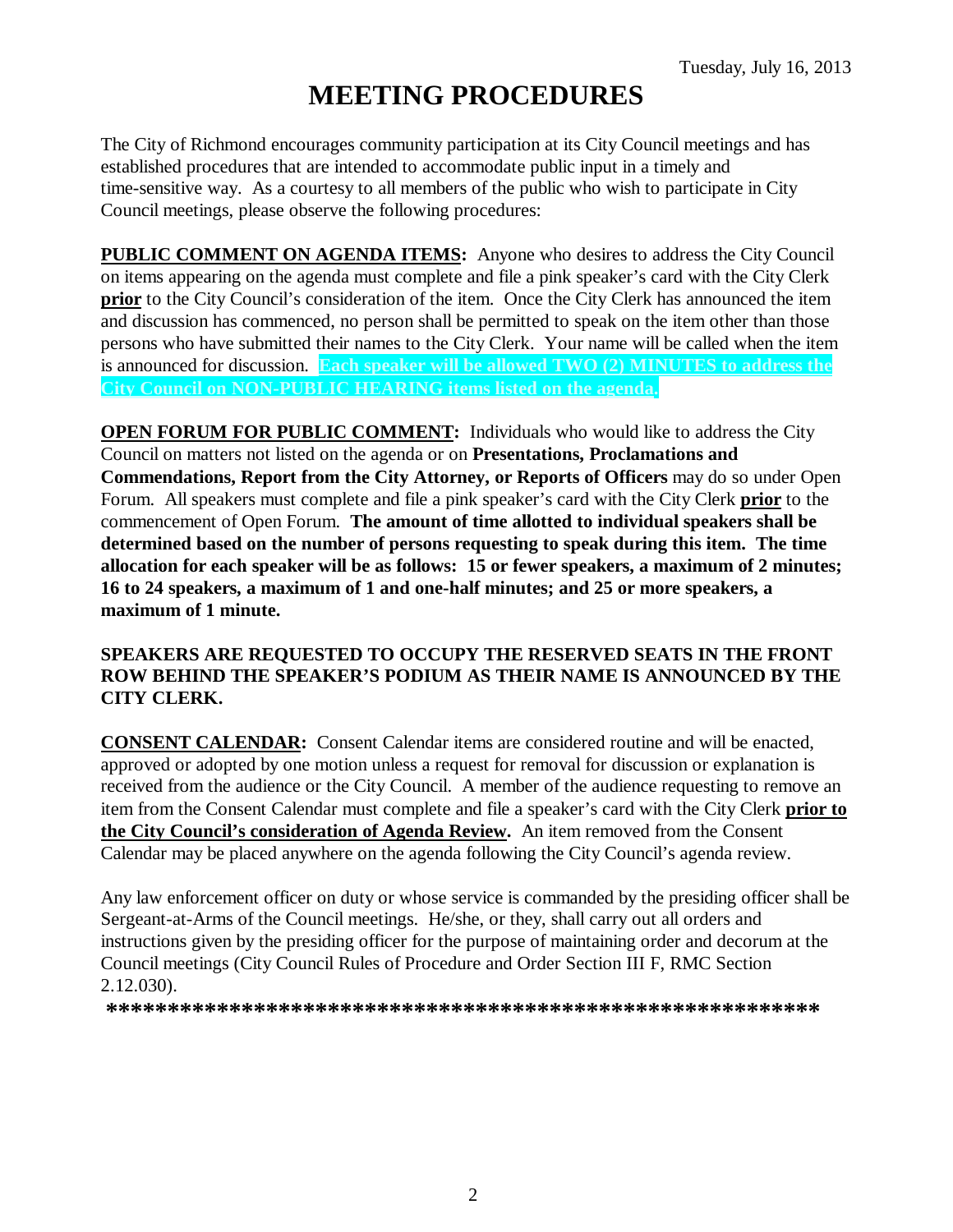## **EVENING OPEN SESSION**

5:00 p.m.

#### **A. ROLL CALL**

#### **B. PUBLIC COMMENT**

#### **C. ADJOURN TO CLOSED SESSION**

### **CLOSED SESSION**

Shimada Room of the Community Services Building

#### **A. CITY COUNCIL**

**A-1.** LIABILITY CLAIMS - PENDING LITIGATION (Government Code Section 54956.9):

Paula Reyes vs. City of Richmond

**A-2.** CONFERENCE WITH LEGAL COUNSEL - ANTICIPATED LITIGATION (Initiation of litigation pursuant to Subdivision (c) of Government Code Section 54956.9):

One Case

**A-3.** CONFERENCE WITH LABOR NEGOTIATORS (Government Code Section 54957.6):

> Agency designated representatives: Bill Lindsay, Jack Hughes, Lisa Stephenson, and Bruce Soublet Employee organization: International Federation of Professional Technical Employees (IFPTE), Local 21

> Agency designated representatives: Bill Lindsay, Jack Hughes, Michael Banks, Lisa Stephenson and Bruce Soublet Employee organization: International Association of Fire Fighters (IAFF), Local 188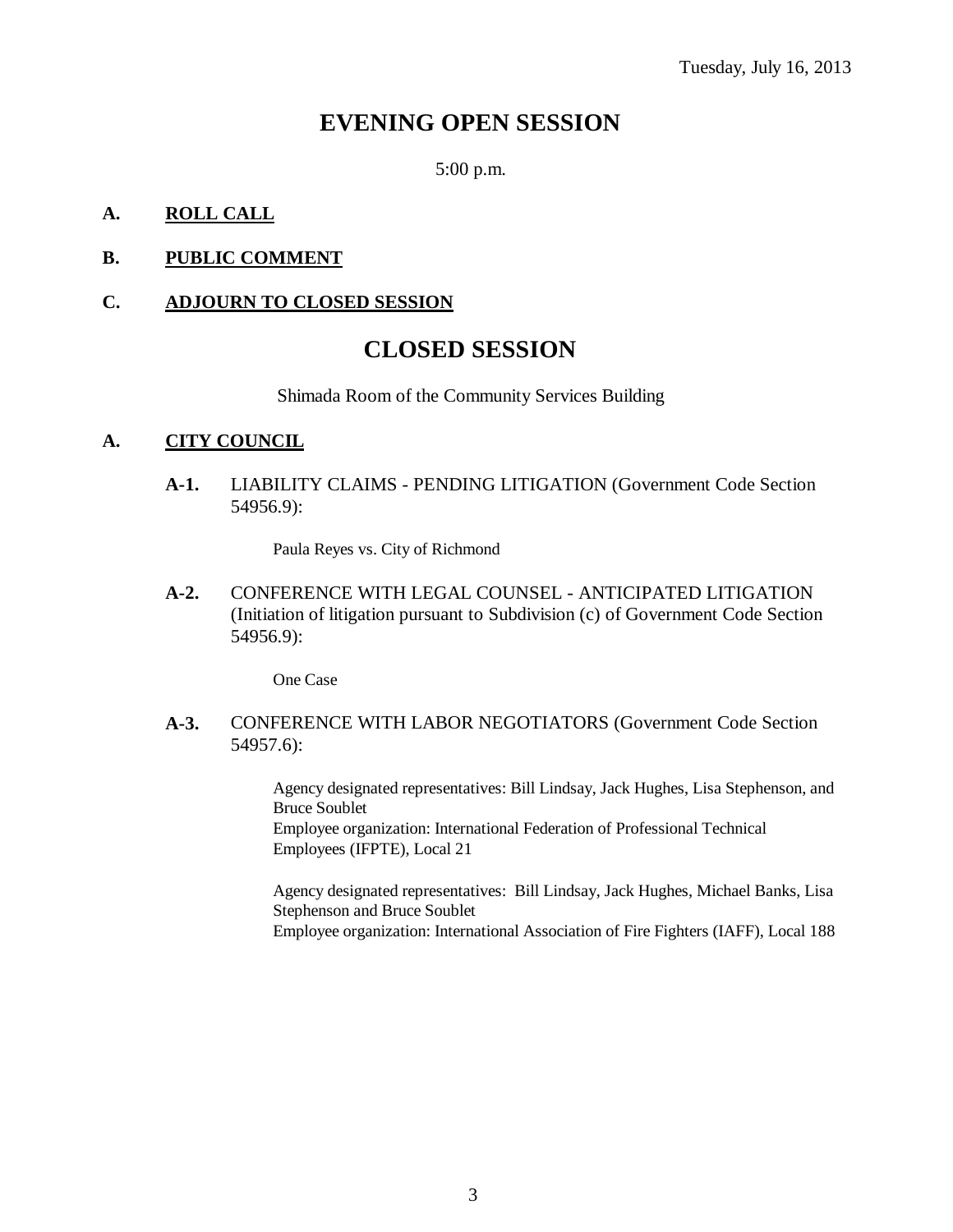#### **A-4.** CONFERENCE WITH REAL PROPERTY NEGOTIATOR (Government Code Section 54956.8):

Property: Port of Richmond General Warehouse Agency negotiators: Jim Matzorkis and Bill Lindsay Negotiating parties: Golden State Power Group and MSH Group

Property: Port of Richmond Rigger's Loft Agency negotiators: Bill Lindsay and Jim Matzorkis Negotiating Parties: R&B Cellars and Golden Gate Brewing Company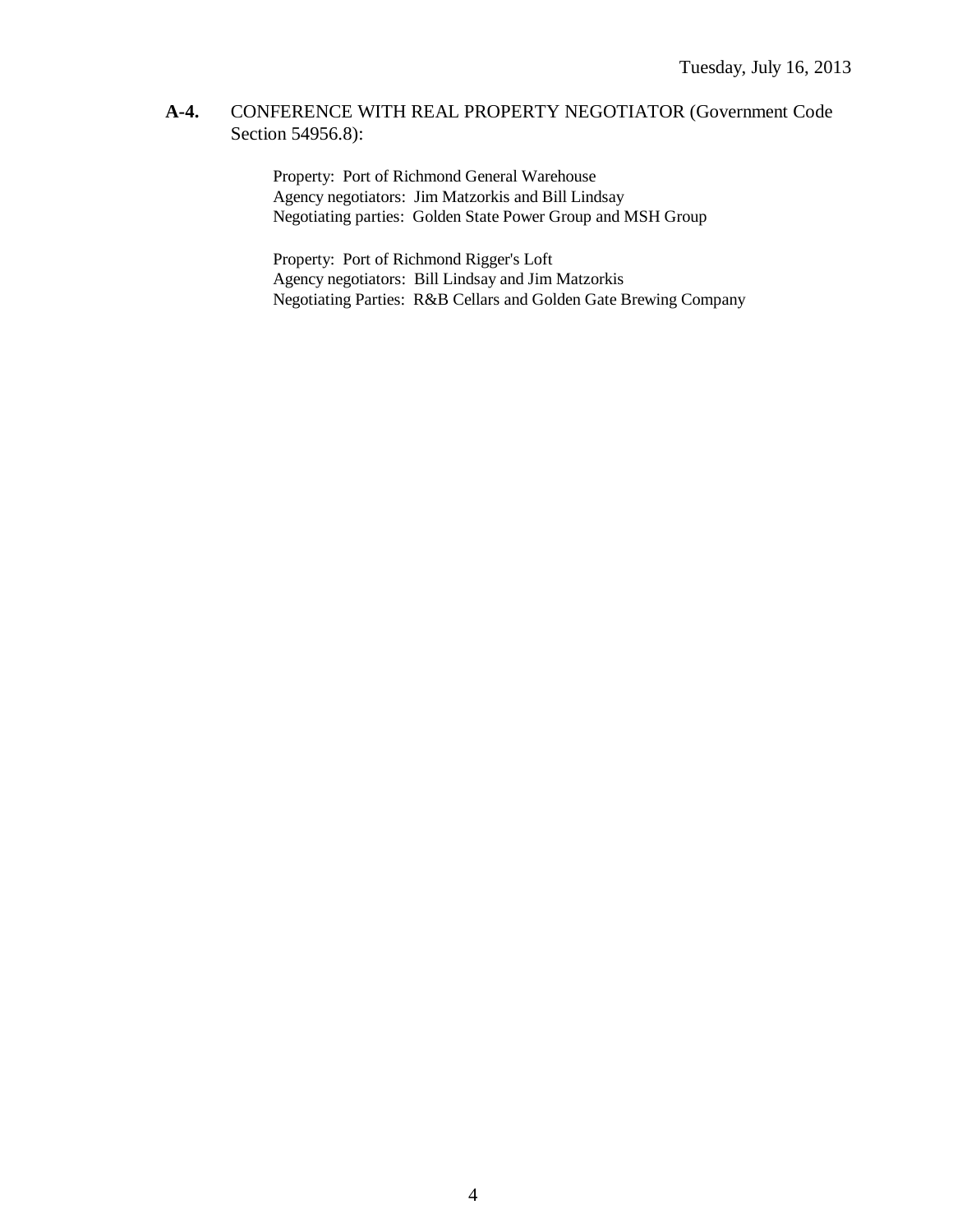# **REGULAR MEETING OF THE RICHMOND CITY COUNCIL**

6:30 p.m.

- **A. PLEDGE TO THE FLAG**
- **B. ROLL CALL**
- **C. STATEMENT OF CONFLICT OF INTEREST**
- **D. AGENDA REVIEW**
- **E. OPEN FORUM FOR PUBLIC COMMENT**

#### **F. REPORT FROM THE CITY ATTORNEY OF FINAL DECISIONS MADE AND NON-CONFIDENTIAL DISCUSSIONS HELD DURING CLOSED SESSION**

#### **G. CITY COUNCIL CONSENT CALENDAR - (NOT PRIOR TO 7:00 P.M.)**

- **G-1.** APPROVE an amendment to the standing purchase order with Bay Area Barricade for procuring traffic signs and lines materials, in an amount not to exceed \$50,000 for a total of \$100,000 during Fiscal Year 2013-14, and including an option to extend this purchase order at \$100,000 per year for an additional two years (This item was reviewed and recommended for approval by the Finance Committee at its meeting of July 12, 2013) - Public Works Department (Yader A. Bermudez 231-3008).
- **G-2.** APPROVE a contract amendment with DP Security, LLC (DP Security), adding an amount not to exceed \$165,000 to provide security services at 440 Civic Center Plaza and 450 Civic Center Plaza, and maintaining the existing contract term extending to December 31, 2013 - City Manager's Office (Bill Lindsay 620- 6512).
- **G-3.** ADOPT a resolution amending the Port of Richmond Tariff FMC No. 3, reflecting a 1.7% increase in tariff rates effective July 1, 2013, and authorizing future annual tariff adjustments based on the change in the Consumer Price Index (CPI), as approved by the Executive Committee of the California Association of Port Authorities (CAPA) - Port Department (Jim Matzorkis 215-4600).
- **G-4.** INTRODUCE an ordinance (first reading) to establish wages, salaries, and compensation for the classifications represented by the International Association of Firefighters (IAFF Local 188) in the City's classified service, and repealing Ordinance No. 43-06 N.S - Human Resources Management Department (Lisa Stephenson 620-6600).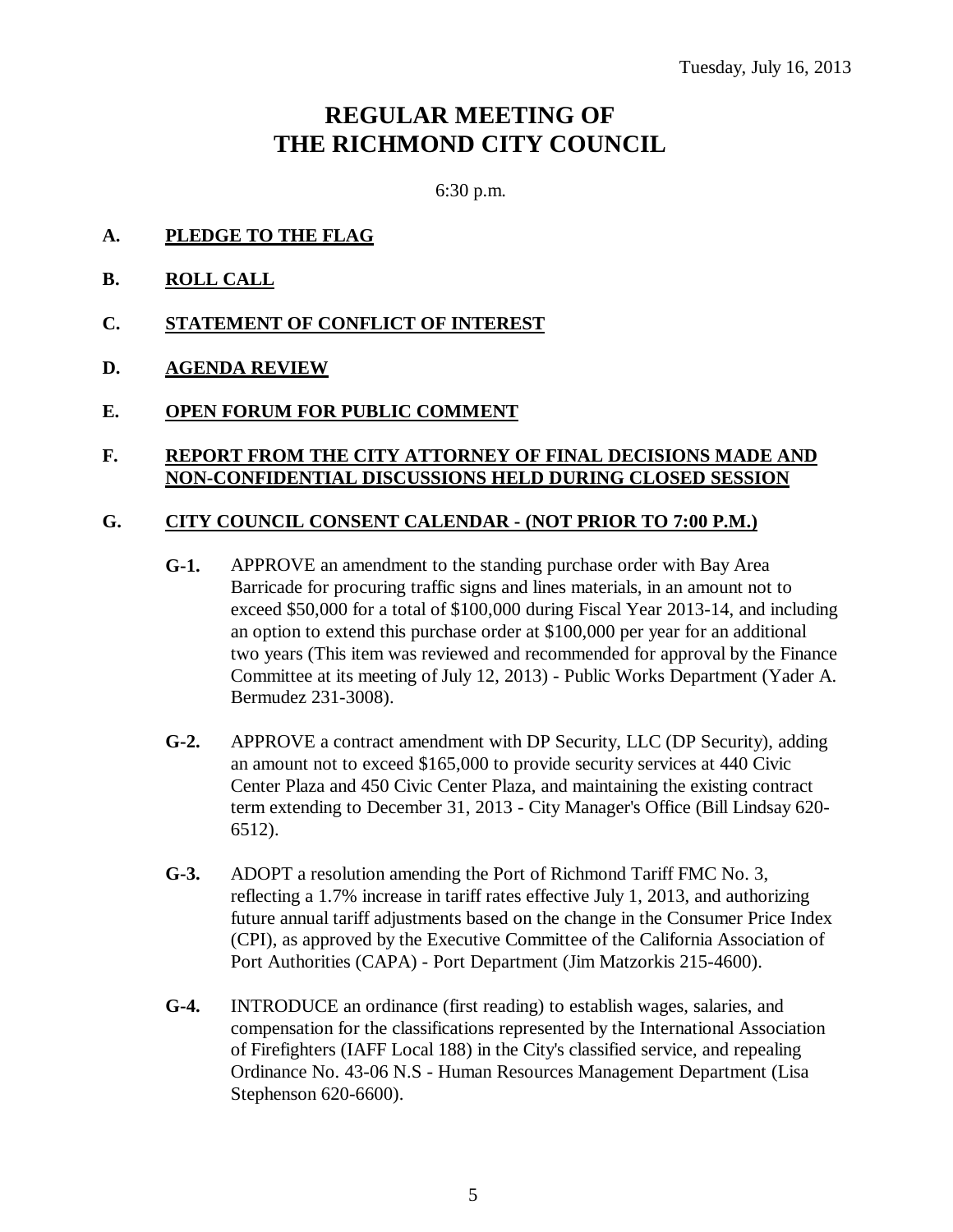- **G-5.** ADOPT a resolution approving a Memorandum of Understanding (MOU) between IAFF Local 188 and the City of Richmond. The MOU will be effective July 1, 2009, through June 30, 2016, and provides for a 3% annual salary increase each September 1 for the years 2013, 2014, and 2015. The salary increase is offset by IAFF Local 188 members contributing an additional 1% per year toward CalPERS pension cost (3% over the life of the contract, for a total contribution of 12% at the end of the term) - Human Resources Management Department (Lisa Stephenson 620-6600).
- **G-6.** APPROVE the mutual termination of both East Bay Municipal Utility District's (EBMUD) obligations under an existing agreement regarding the Contra Costa Clean Water Program (CCCWP) storm water inspections and Joint Exercise of Powers Agreement (JEPA) between EBMUD and the City of Richmond for storm water inspection enforcement services - Engineering Services Department (Chad Davisson/Lynne Scarpa 620-8091).
- **G-7.** APPROVE the response by the City of Richmond to the report entitled "Getting to Clean Water in Contra Costa County," prepared by the Grand Jury of Contra Costa County, to be included with responses compiled from other cities and municipalities within Contra Costa County - Engineering Services Department (Chad Davisson/Lynne Scarpa 620-8091).
- **G-8.** ADOPT a resolution of local support, as required by the Metropolitan Transportation Commission, for a grant application in the amount of \$3,443,000 for Local Streets and Roads Preservation (LSRP) funding under the One Bay Area Grant (OBAG), and if awarded, ACCEPT and APPROPRIATE the funds - Engineering Services Department (Andy Yeung/Tawfic Halaby 620-5482).
- **G-9.** ADOPT a resolution authorizing the acceptance and appropriation of a \$75,000 Fiscal Year 2013-14 Alcoholic Beverage Control GAP Grant from the State of California and the appropriation for \$24,500 in-kind personnel costs as Richmond's required local contribution toward the grant - Police Department (Chief Chris Magnus 620-1802).
- **G-10.** ADOPT a resolution approving amendments to contracts with Eagle Environmental Construction (EEC) for: (1) abatement, demolition, and historic structures relocation, increasing the amount by \$100,000 to a total of \$4,465,000; and (2) soil remediation activities, increasing the amount by \$1,200,000 to a total amount of \$2,499,987; and (3) with PES Environmental, Inc. acting as the City of Richmond's owner's representative providing project oversight and monitoring, increasing the contract amount by \$700,000 to a total amount of \$1,400,000. The requested amendments will also extend contract terms to December 2015 (This item was reviewed and recommended for approval by the Finance Committee at its July 12, 2013, meeting) - Housing and Community Development (Patrick Lynch 307-8140).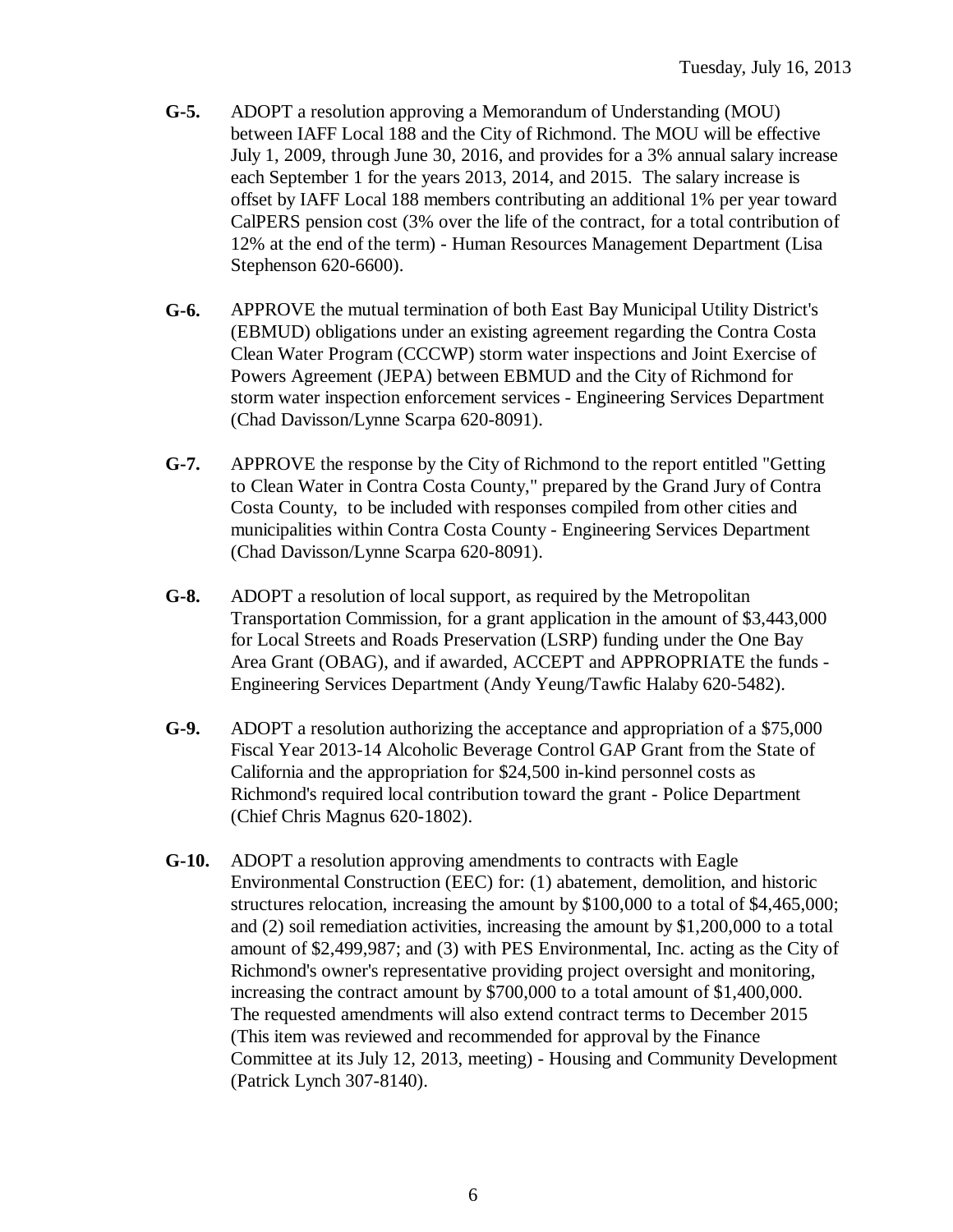- **G-11.** APPROVE the purchase of a Graco Promelt Thermolaser System from Statewide Traffic Safety and Signs to install thermoplastic stripes and markings, in an amount not to exceed \$17,058.37 - Public Works Department (Yader A. Bermudez 231-3008).
- **G-12.** APPROVE the minutes of the Regular June 4, 2013, the Special June 11, 2013, and the Regular July 2, 2013, City Council Meetings - City Clerk's Office (Diane Holmes 620-6513).
- **G-13.** APPROVE the following re-appointments to the Historic Preservation Commission: Rosemary Corbin, incumbent, term expiring July 31, 2017; Sandy Genser-Maack, incumbent, term expiring July 31, 2017 - Mayor McLaughlin (620-6503).
- **G-14.** RECEIVE a monthly report on the Richmond Municipal Sewer District for June 2013 - Engineering Services Department (Chad Davisson 307-8091).
- **G-15.** APPROVE a contract with Central Striping Service, Inc. for materials and installation of new thermoplastic striping and marking on Cutting Boulevard between South 37th Street and Interstate I-80, in an amount not to exceed \$35,000 - Public Works Department (Yader A. Bermudez 231-3008).
- **G-16.** APPROVE a grant-funded contract with Community Alliance for Learning in an amount not to exceed \$25,000 to expand its literacy initiative, WriterCoach Connection, at Richmond High School. The term of the contract is January 1, 2013 to June 30, 2014 - City Manager's Office (Bill Lindsay/Rochelle Monk 620-6512).
- **G-17.** DIRECT the city manager to send a letter on behalf of the Richmond City Council in support of Senate Bill 150 (Lara) Tuition Equity Act - Mayor McLaughlin (620-6503).

**Should any of the following continued items be removed from the Consent Calendar, they will be heard immediately following the approval of the Consent Calendar. All other items removed from the Consent Calendar will be placed at the end of the agenda for consideration.**

**G-18.** A. ADOPT a single-use bag ordinance (second reading) that will: (1) prohibit the distribution of single-use plastic bags at point of sale by retail establishments and (2) require retail establishments to charge all customers a fee of 5-10 cents for each paper bag distributed at point of sale to the customer; and B. ADOPT amendments to the food ware ordinance (second reading) that will: (1) prohibit the retail sale of polystyrene foam products; (2) revise allowable food ware; (3) provide for the issuance of an administrative citation immediately following a violation of this chapter; and (4) include other technical revisions - City Manager's Office (Bill Lindsay 620-6512). **This item was continued from the July 2, 2013, meeting.**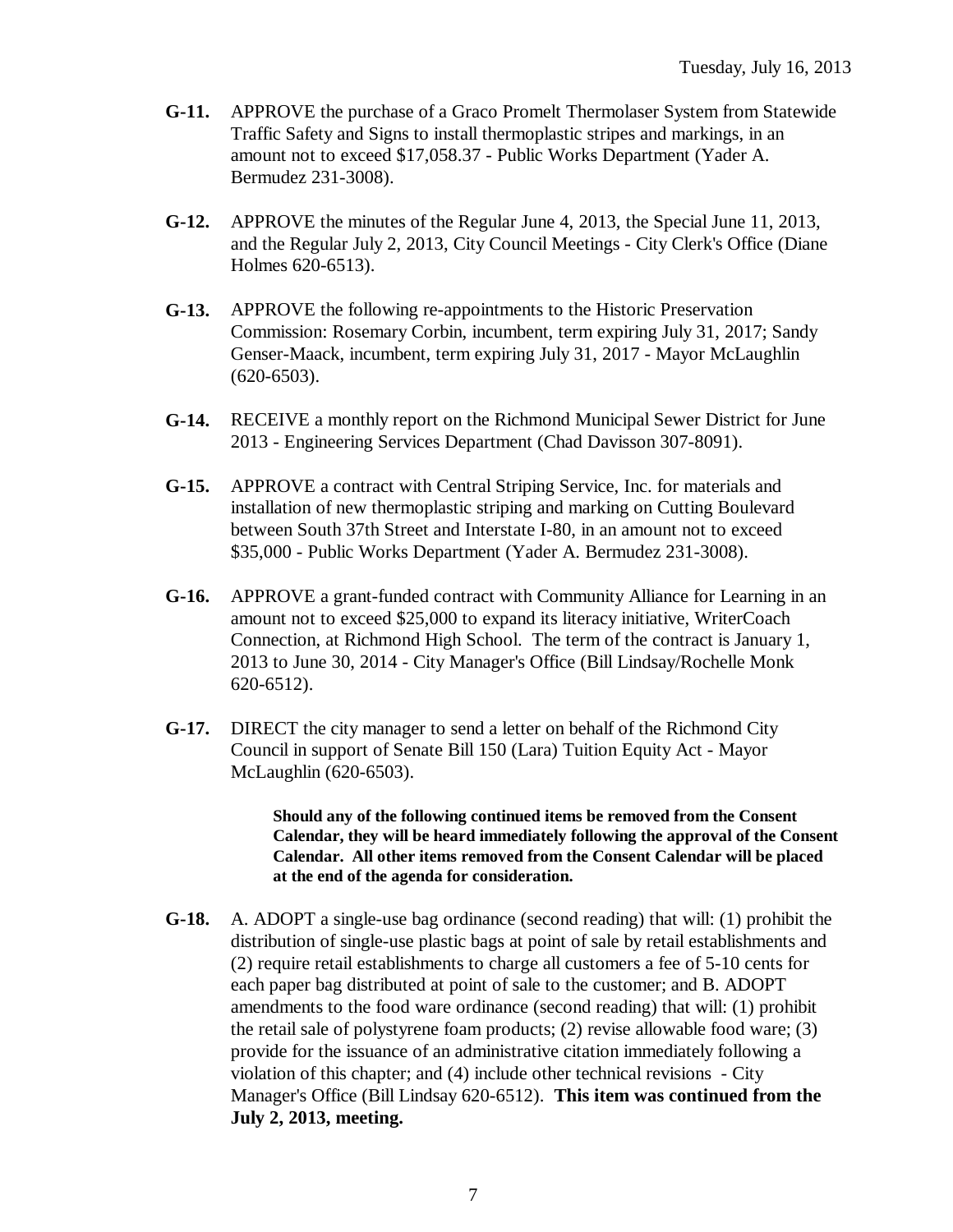**G-19.** DIRECT the city attorney to draft revisions to our graffiti abatement ordinance to increase the penalties for repeated non-compliance on property within 200 feet of I-580 and I-80 - Councilmember Rogers (867-5725). **This item was continued from the July 2, 2013, meeting.**

#### **H. PUBLIC HEARINGS - (NOT PRIOR TO 7:15 P.M.)**

- **H-1.** A hearing related to the proposed issuance of tax-exempt obligations by the California Statewide Communities Development Authority (CSCDA) in an amount not to exceed \$8,500,000 in connection with a tax-exempt loan by CSCDA to the Making Waves Foundation, Inc., and ADOPT a resolution to approve the proposed financing by the CSCDA - Finance Department (James Goins 620-6740).
- **H-2.** A hearing relating to the proposed issuance of tax exempt revenue bonds by the California Municipal Finance Authority (CMFA) in an amount not to exceed \$40,000,000 in connection with the acquisition and rehabilitation of a 401-unit affordable apartment complex known as Westridge Apartments and ADOPT a resolution to approve the proposed financing by the CMFA - Finance Department (James Goins 620-6740).
- **H-3.** ADOPT a resolution authorizing the City of Richmond to levy special assessments against certain properties having unpaid invoices related to administrative citations, nuisance abatement costs, and foreclosure ordinance fines pursuant to Richmond Municipal Code Chapters 9.22, 6.38, 9.50, and 2.63 - Police Department (Chief Chris Magnus 621-1802).

### **I. RESOLUTIONS - (NOT PRIOR TO 7:30 P.M.)**

**I-1.** ADOPT a resolution authorizing that the city manager take the following actions to finance and construct the street light system enhancement project: (1) Enter into an equipment lease agreement with Banc of America Merrill Lynch in an amount not to exceed \$5,000,000 to finance LED street light upgrades and wire theft repair; (2) Appropriate up to \$1,000,000 of the equipment lease proceeds to repair wire theft damage along the Richmond Parkway into the 2013-14 Fiscal Year budget; (3) Execute a purchase agreement contract to procure LED street lights and associated equipment from local lighting distributor Omega Pacific, the lowest responsive bidder, in an amount not to exceed \$2,500,000 to be financed by a combination of Banc of America Merrill Lynch equipment lease proceeds and low interest loan from the California Energy Commission; (4) Execute a construction contract with local contractor Net Electric, the lowest responsive bidder, to install the street lights in an amount not to exceed \$600,000; (5) Execute any and all necessary agreements with PG&E to upgrade existing PG&E street lights to LED technology and transfer ownership of the facilities to the City of Richmond in an amount not to exceed \$2,000,000; and (6) Enter into service agreements with PG&E to splice and connect new street lights onto empty wood poles in an amount not to exceed \$750,000 - City Manager's Office (Bill Lindsay 620-6512).